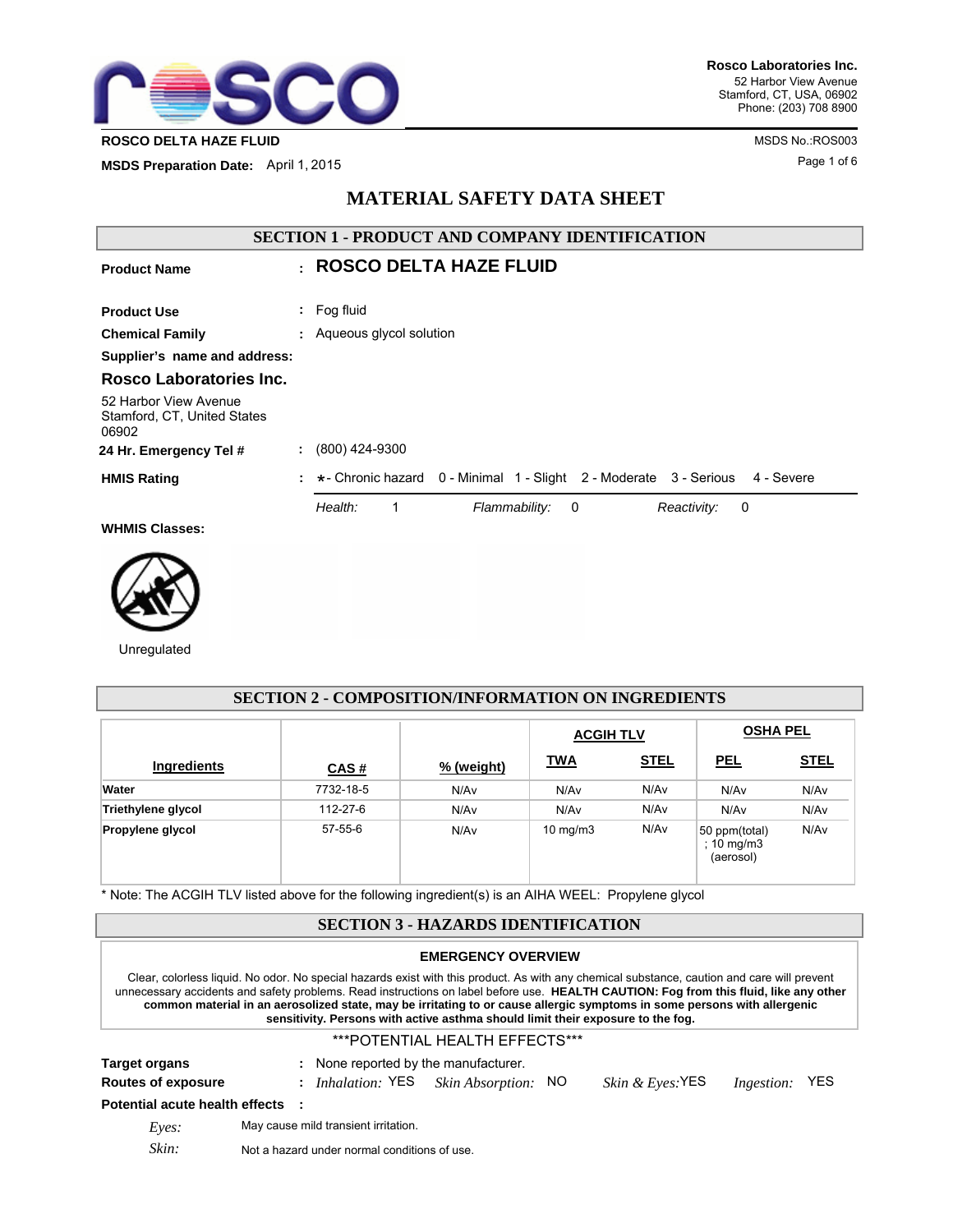

**ROSCO DELTA HAZE FLUID MSDS No.:ROS003** 

**MSDS Preparation Date:** April 1, 2015

| <i>Inhalation:</i>                                           | Inhalation problems are not anticipated. Prolonged exposure to high vapor or aerosol concentrations may cause:<br>Possible transient irritation. Persons suffering from asthma or reactive airway disorders may experience asthma-like<br>effects from exposure to this material. |  |  |
|--------------------------------------------------------------|-----------------------------------------------------------------------------------------------------------------------------------------------------------------------------------------------------------------------------------------------------------------------------------|--|--|
| Ingestion:                                                   | Not an expected route of entry. Ingestion of large amounts may cause nausea, vomiting, diarrhea, as well as<br>depression of the central nervous system.                                                                                                                          |  |  |
| Potential chronic health effects                             |                                                                                                                                                                                                                                                                                   |  |  |
|                                                              | None reported by the manufacturer.                                                                                                                                                                                                                                                |  |  |
|                                                              | Medical conditions aggravated by overexposure                                                                                                                                                                                                                                     |  |  |
|                                                              | : Pre-existing skin and respiratory disorders.                                                                                                                                                                                                                                    |  |  |
| Additional health hazards<br>Potential environmental effects | : None reported by the manufacturer.                                                                                                                                                                                                                                              |  |  |
|                                                              | : None reported by the manufacturer.                                                                                                                                                                                                                                              |  |  |
|                                                              | <b>SECTION 4 - FIRST AID MEASURES</b>                                                                                                                                                                                                                                             |  |  |
| Inhalation                                                   | Inhalation problems are not anticipated. Remove exposed person to fresh air if adverse<br>effects, such as breathing difficulty arise. If irritation persists, seek prompt medical attention.                                                                                     |  |  |
| Skin contact                                                 | Flush skin with large amounts of water. Take off contaminated clothing and shoes<br>immediately. Wash affected areas with soap and water. Wash clothing and decontaminate<br>shoes before reuse. Obtain medical attention if symptoms develop and persist.                        |  |  |
| Eye contact                                                  | Rinse immediately with plenty of water for at least 15 minutes. Lift upper and lower lids<br>during flushing to ensure complete removal of chemical. If irritation persists, seek prompt                                                                                          |  |  |

|                            | medical attention.                                                                               |
|----------------------------|--------------------------------------------------------------------------------------------------|
| <b>Ingestion</b>           | : Do NOT induce vomiting. Call a physician or Poison Control Centre immediately. Never           |
|                            | give anything by mouth to an unconscious person. Drink 1 or 2 glasses of water. Keep at<br>rest. |
| <b>Notes For Physician</b> | Low degree of toxicity. Treat symptomatically.                                                   |

# **SECTION 5 - FIRE FIGHTING MEASURES**

| Fire hazards/conditions of flammability                                    |    |                                                      |                                                                                      |                      |
|----------------------------------------------------------------------------|----|------------------------------------------------------|--------------------------------------------------------------------------------------|----------------------|
|                                                                            |    | : Not flammable under normal conditions of handling. |                                                                                      |                      |
| Flammability classification (OSHA 29 CFR 1910.1200)                        |    |                                                      |                                                                                      |                      |
|                                                                            |    | : Not flammable.                                     |                                                                                      |                      |
| <b>Flash point</b>                                                         |    | Not available.                                       |                                                                                      |                      |
| <b>Flash point Method</b>                                                  |    | : Not available.                                     | <b>Auto-ignition temperature</b>                                                     | Not available.<br>÷. |
| Lower flammable limit (% by vol.)<br>Upper flammable limit (% by vol.)     |    |                                                      |                                                                                      |                      |
|                                                                            |    | : Not available.                                     |                                                                                      | Not available.       |
| Suitable extinguishing media                                               |    |                                                      |                                                                                      |                      |
|                                                                            | ÷. |                                                      | Dry chemical, alcohol foam, carbon dioxide, or water spray. Halogenated compounds.   |                      |
| <b>Explosion data: Sensitivity to mechanical impact / static discharge</b> |    |                                                      |                                                                                      |                      |
|                                                                            |    |                                                      | : Not expected to be sensitive to mechanical impact or static discharge.             |                      |
| Special fire-fighting procedures/equipment                                 |    |                                                      |                                                                                      |                      |
|                                                                            |    | approved or the equivalent) and impervious clothing. | Firefighters should wear full-face, self-contained breathing apparatus (MSHA / NIOSH |                      |
| Hazardous combustion products                                              |    |                                                      |                                                                                      |                      |
|                                                                            |    |                                                      | Carbon dioxide, carbon monoxide and other unidentified organic compounds.            |                      |
| <b>Oxidizing properties</b>                                                |    | None known or reported by the manufacturer.          |                                                                                      |                      |

#### **SECTION 6 - ACCIDENTAL RELEASE MEASURES Personal precautions :** Wear suitable protective clothing (see Section 8). If necessary, dike well ahead of the spill to prevent runoff into drains, sewers, or any natural waterway or drinking supply. **Environmental precautions :**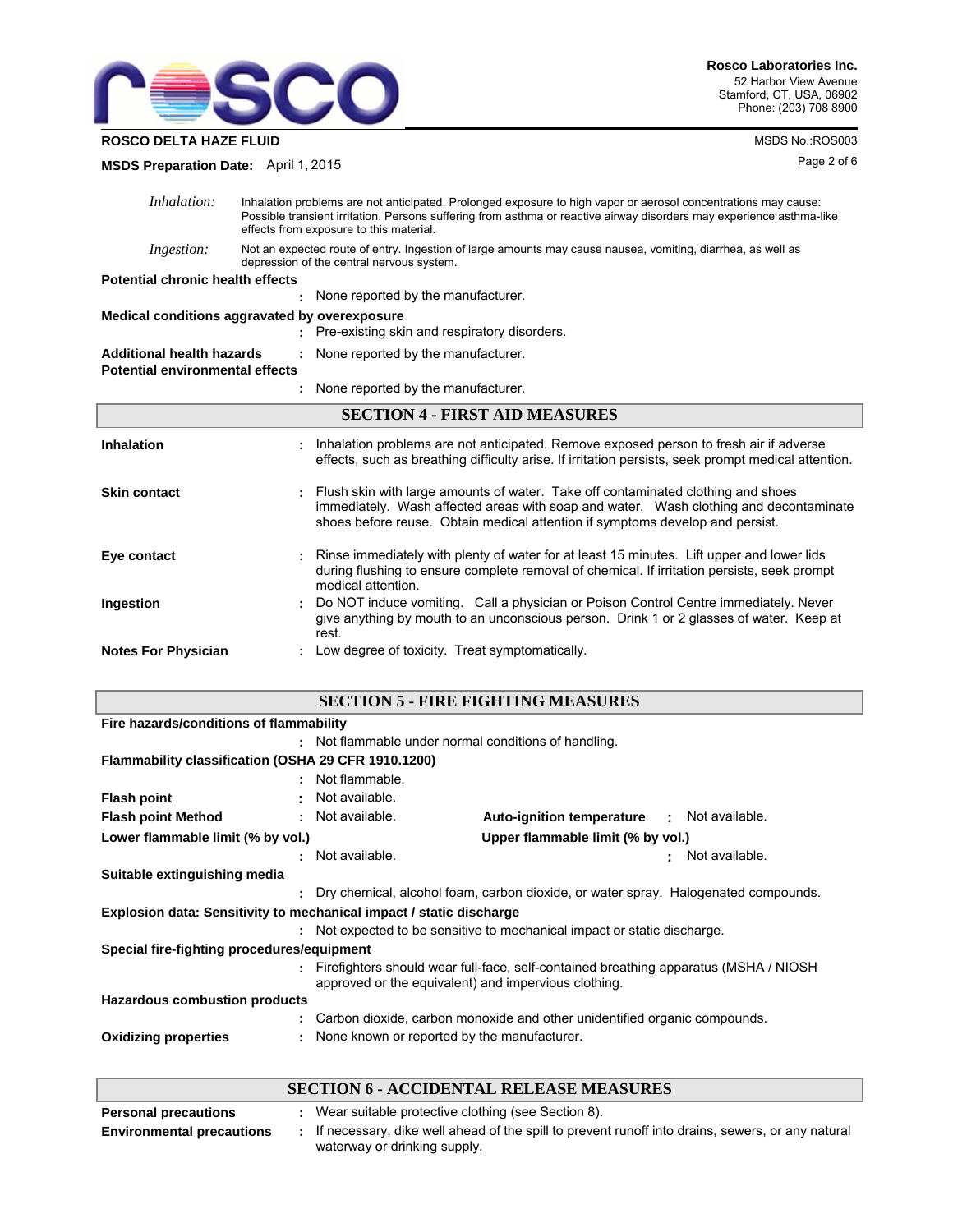

**ROSCO DELTA HAZE FLUID MSDS No.:ROS003** 

**MSDS Preparation Date:** April 1, 2015

| Spill response/cleanup | : Evacuate personnel to safe areas. Restrict access to area until completion of clean-up.<br>Contain spilled material. Recover free liquid or cover with inert absorbent material and<br>place into appropriate container for disposal. Dispose in accordance with all applicable<br>federal, state, provincial and local regulations. Contact your local, state, provincial or federal<br>environmental agency for specific rules. |
|------------------------|-------------------------------------------------------------------------------------------------------------------------------------------------------------------------------------------------------------------------------------------------------------------------------------------------------------------------------------------------------------------------------------------------------------------------------------|
| Containment            | : Recover free liquid or cover with inert absorbent material and place into appropriate<br>container for disposal. Dispose in accordance with all applicable federal, state, provincial<br>and local regulations. Contact your local, state, provincial or federal environmental agency<br>for specific rules.                                                                                                                      |

|                             | <b>SECTION 7 - HANDLING AND STORAGE</b>                                                                                                                                                                                                                                                                                      |
|-----------------------------|------------------------------------------------------------------------------------------------------------------------------------------------------------------------------------------------------------------------------------------------------------------------------------------------------------------------------|
| Safe Handling procedures    | : Do not ingest. Do not inhale aerosol. Avoid contact with skin and eyes. Keep containers<br>tightly closed when not in use. Use with adequate ventilation. Avoid breathing vapors.                                                                                                                                          |
| <b>Storage requirements</b> | : Store in a cool, dry, well-ventilated area. Inspect periodically for damage or leaks. Do not<br>store near any incompatible materials (see Section 10). Do not freeze. Keep container<br>tightly closed when not in use. Keep away from children. Do not store near food, foodstuffs,<br>drugs, or potable water supplies. |
| Incompatible materials      | : Strong oxidizing agents and acids.                                                                                                                                                                                                                                                                                         |
| Special packaging materials |                                                                                                                                                                                                                                                                                                                              |
|                             | Liquid-proof glass, plastic or non-corrodible metal containers are recommended.                                                                                                                                                                                                                                              |

# **SECTION 8 - EXPOSURE CONTROLS AND PERSONAL PROTECTION**

| Ventilation and engineering measures |                                                                                                                                                                                                   |  |
|--------------------------------------|---------------------------------------------------------------------------------------------------------------------------------------------------------------------------------------------------|--|
|                                      | : General mechanical ventilation is sufficient for use with this product. Local ventilation is<br>recommended if the product is misted or used in a confined space, or if the TLV is<br>exceeded. |  |
| <b>Respiratory protection</b>        | : None required under normal conditions. If the TLV is exceeded, a NIOSH/MSHA-approved<br>respirator is advised.                                                                                  |  |
| <b>Skin protection</b>               | : None required under normal conditions. Gloves of natural rubber or polyvinyl chloride-<br>coated gloves are recommended.                                                                        |  |
| Eye / face protection                | : None required under normal conditions. If splashing might occur, wear eye protection such<br>as safety glasses with side shields.                                                               |  |
| Other protective equipment           |                                                                                                                                                                                                   |  |
|                                      | : Emergency showers and eyewash facilities should be nearby.                                                                                                                                      |  |
| General hygiene considerations       |                                                                                                                                                                                                   |  |
|                                      | Wash hands before breaks and immediately after handling the product. Wash hands before<br>breaks and at the end of workday.                                                                       |  |

|                                                   |                                                                    | <b>SECTION 9 - PHYSICAL AND CHEMICAL PROPERTIES</b> |                            |  |
|---------------------------------------------------|--------------------------------------------------------------------|-----------------------------------------------------|----------------------------|--|
| <b>Physical state</b>                             | $:$ Liquid.                                                        | Appearance                                          | : Clear, colorless liquid. |  |
| Odor                                              | $:$ No odor.                                                       | Odor threshold                                      | : Not available.           |  |
| рH                                                | $\div$ 7.0 (approximately)                                         |                                                     |                            |  |
| <b>Boiling point</b>                              | : $100 - 243.3$ °C                                                 | <b>Specific gravity</b>                             | $: 1.12$ (approximately)   |  |
| : Not available.<br><b>Melting/Freezing point</b> |                                                                    | Coefficient of water/oil distribution               |                            |  |
|                                                   |                                                                    |                                                     | : Not available.           |  |
| Vapor pressure (mmHg @ 20° C / 68° F)             |                                                                    | Solubility in water                                 | : soluble                  |  |
|                                                   | : 8.40                                                             |                                                     |                            |  |
| Vapor density $(Air = 1)$                         | : Not available.                                                   | Evaporation rate (n-Butyl acetate $= 1$ )           |                            |  |
|                                                   |                                                                    |                                                     | : 0.01                     |  |
| Volatile organic Compounds (VOC's) (Ibs/gal; g/l) |                                                                    | Volatiles (% by weight)                             | : Not available.           |  |
|                                                   | : Not available.                                                   |                                                     |                            |  |
| <b>Viscosity</b>                                  | : Not available.                                                   |                                                     |                            |  |
| <b>Special Remarks On Fire Hazards</b>            |                                                                    |                                                     |                            |  |
|                                                   | المحبب فالمستحي والتقام ومحاملته والمستحدث والمالم ومحمودها فالملط |                                                     |                            |  |

Not flammable under normal conditions of use. **:**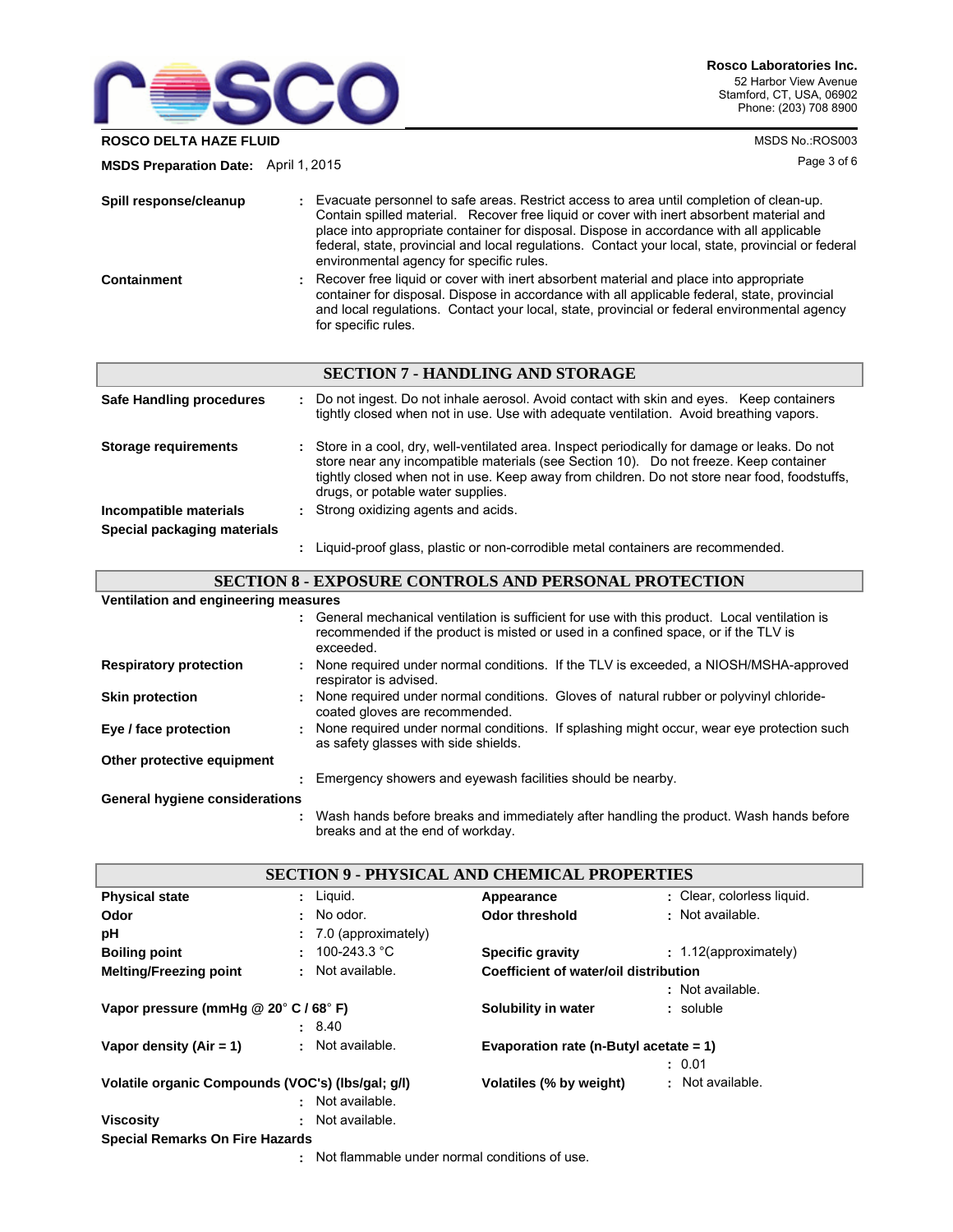

**ROSCO DELTA HAZE FLUID MSDS No.:ROS003** 

**MSDS Preparation Date:** April 1, 2015

# **SECTION 10 - REACTIVITY AND STABILITY DATA**

**Stability and reactivity :** Stable under normal conditions. **Hazardous polymerization :** Will not occur. **Conditions to avoid :** Combination with strong oxidizers and/or acids may cause explosive decomposition. Strong oxidizing agents and acids. **: Materials To Avoid And Incompatibility** 

**Hazardous decomposition products**

**:** Carbon monoxide, carbon dioxide, aldehydes, ketones, and hydrocarbons.

|                              | $LC_{50}(4hr)$                                                              | $LD_{50}$          |                       |
|------------------------------|-----------------------------------------------------------------------------|--------------------|-----------------------|
| <b>Ingredients</b>           | inh, rat                                                                    | oral               | dermal                |
| Water                        | N/Av                                                                        | >90 mL/kg (rat)    | N/Av                  |
| Triethylene glycol           | N/Av                                                                        | 12,800 mg/kg (rat) | 22,460 mg/kg (rabbit) |
| Propylene glycol             | N/A <sub>v</sub>                                                            | 20,000 mg/kg (rat) | 20,800 mg/kg (rabbit) |
| <b>Toxicological data</b>    | Low order of toxicity for normal industrial handling.                       |                    |                       |
| Carcinogenic status          | No components are listed as carcinogens by ACGIH, IARC, OSHA or NTP.        |                    |                       |
| <b>Reproductive effects</b>  | Not expected to have other reproductive effects.                            |                    |                       |
| <b>Teratogenicity</b>        | Not expected to be a teratogen.                                             |                    |                       |
| <b>Mutagenicity</b>          | Not expected to be mutagenic in humans.                                     |                    |                       |
| <b>Reproductive Effects</b>  | Not expected to have other reproductive effects.                            |                    |                       |
| <b>Irritancy</b>             | Direct contact may cause mild eye irritation. Possible inhalation irritant. |                    |                       |
| Sensitization to material    | Not expected to be a sensitizer.                                            |                    |                       |
| <b>Synergistic materials</b> | None reported by the manufacturer.                                          |                    |                       |

**SECTION 11 - TOXICOLOGICAL INFORMATION**

## **SECTION 12 - ECOLOGICAL INFORMATION** : None known or reported by the manufacturer. However, it is recommended not to allow the material to enter the environment. **Environmental effects : Important environmental characteristics :** Expected to be ultimately biodegradable **Ecotoxicological :** Not expected to be harmful to aquatic organisms. The bioconcentration potential is low.

|                              | <b>SECTION 13 - DISPOSAL CONSIDERATIONS</b>                                                                                                                                                                                                                                                                       |
|------------------------------|-------------------------------------------------------------------------------------------------------------------------------------------------------------------------------------------------------------------------------------------------------------------------------------------------------------------|
| <b>Handling for Disposal</b> | : See Section 7 (Handling and Storage) section for further details.                                                                                                                                                                                                                                               |
| <b>Methods of Disposal</b>   | : Contact waste disposal services. Dispose in accordance with all applicable federal, state,<br>provincial and local regulations. Contact your local, state, provincial or federal<br>environmental agency for specific rules. Do not reuse container except for storage and<br>shipment of the original product. |

| Regulatory<br><b>Information</b> | <b>UN Number</b> | <b>Shipping Name</b> | <b>Class</b>  | Packing<br>Group | Label |
|----------------------------------|------------------|----------------------|---------------|------------------|-------|
| <b>TDG</b>                       | None             | Not regulated.       | Not regulated | -None-           |       |

**SECTION 14 - TRANSPORTATION INFORMATION**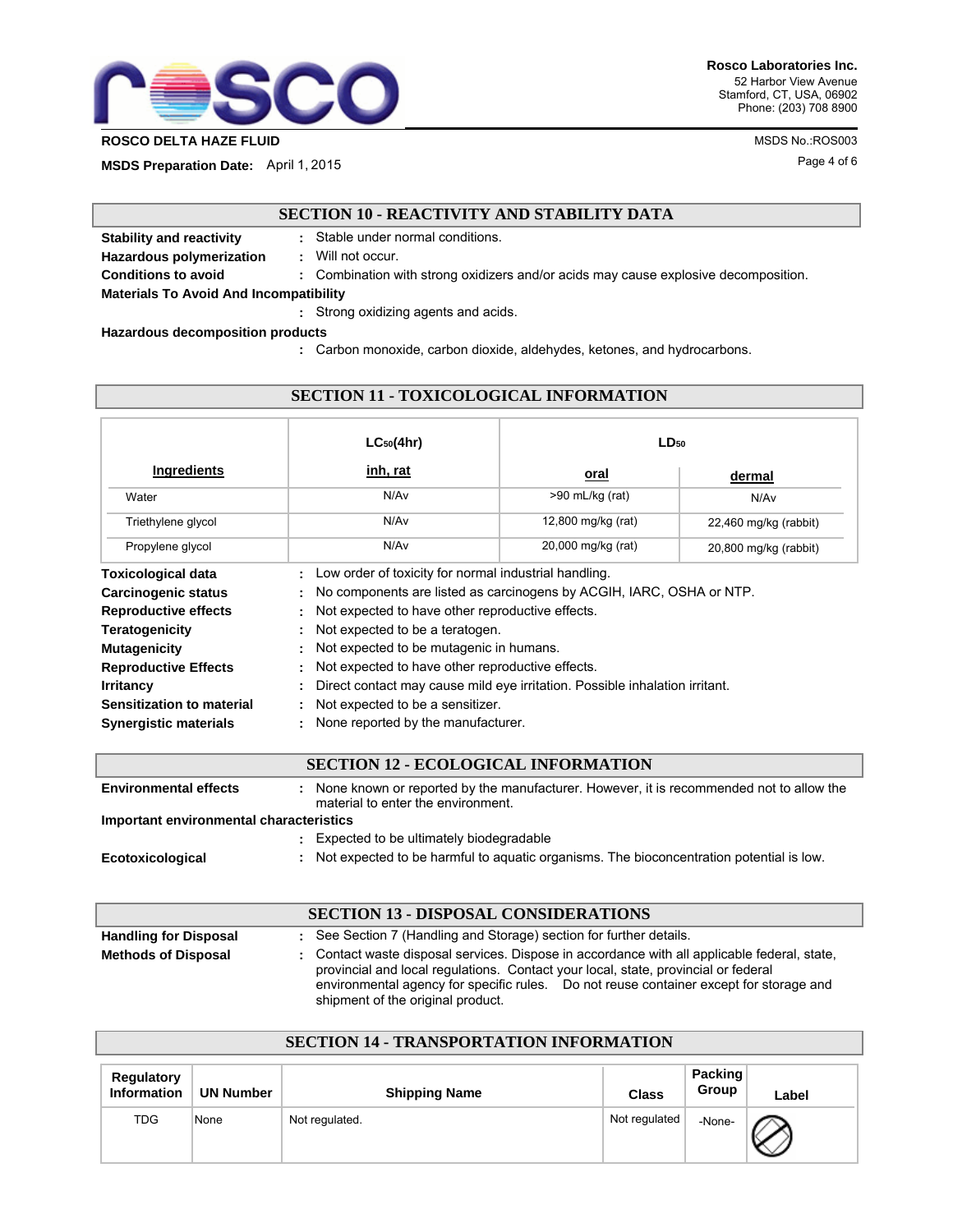

# **ROSCO DELTA HAZE FLUID** MSDS No.:ROS003

**MSDS Preparation Date:** April 1, 2015

| <b>TDG</b><br><b>Additional</b><br>information       | None. |                |               |        |  |
|------------------------------------------------------|-------|----------------|---------------|--------|--|
| 49CFR/DOT                                            | None  | Not regulated. | Not regulated | -None- |  |
| 49CFR/DOT<br><b>Additional</b><br>information        | None. |                |               |        |  |
| <b>ICAO/IATA</b>                                     | None  | Not regulated. | Not regulated | -None- |  |
| <b>ICAO/IATA</b><br><b>Additional</b><br>information | None. |                |               |        |  |
| <b>IMDG</b>                                          | None  | Not regulated. | Not regulated | -None- |  |
| <b>IMDG</b><br><b>Additional</b><br>information      | None. |                |               |        |  |

# **SECTION 15 - REGULATORY INFORMATION**

#### **US Federal Information:**

TSCA: All listed ingredients appear on the Toxic Substances Control Act (TSCA) inventory. SARA Section 313: This material is not subject to SARA notification requirements, since it does not contain any Toxic Chemical Constituents above de minimus concentrations.

#### **US State Right to Know Laws:**

California Proposition 65: To the best of our knowledge, this product does not contain any chemicals known to the State of California to cause cancer or reproductive harm.

#### **Canadian Regulations:**

Canadian Environmental Protection Act (CEPA) information: All ingredients listed appear on the Domestic Substances List (DSL).

Canadian WHMIS Classification: Not regulated.

*This product has been classified according to the hazard criteria of the CPR and the MSDS contains all of the information required by the CPR.*

| SECTION 16 - OTHER INFORMATION |                                                                                                                                                                                                                                                                                                                                  |  |  |  |
|--------------------------------|----------------------------------------------------------------------------------------------------------------------------------------------------------------------------------------------------------------------------------------------------------------------------------------------------------------------------------|--|--|--|
| Legend                         | : ACGIH: American Conference of Governmental Industrial Hygienists<br>IARC: International Agency for Research on Cancer<br>N/Ap: not applicable<br>N/Av: not available<br>NIOSH: National Institute of Occupational Safety and Health<br>NTP: National Toxicology Program<br>OSHA: Occupational Safety and Health Administration |  |  |  |
| <b>References</b>              | : Information obtained from sources including original supplier's Material Safety Data Sheet.<br>and references including RTECS and CCOHS Cheminfo.                                                                                                                                                                              |  |  |  |

**SECTION 16 - OTHER INFORMATION**